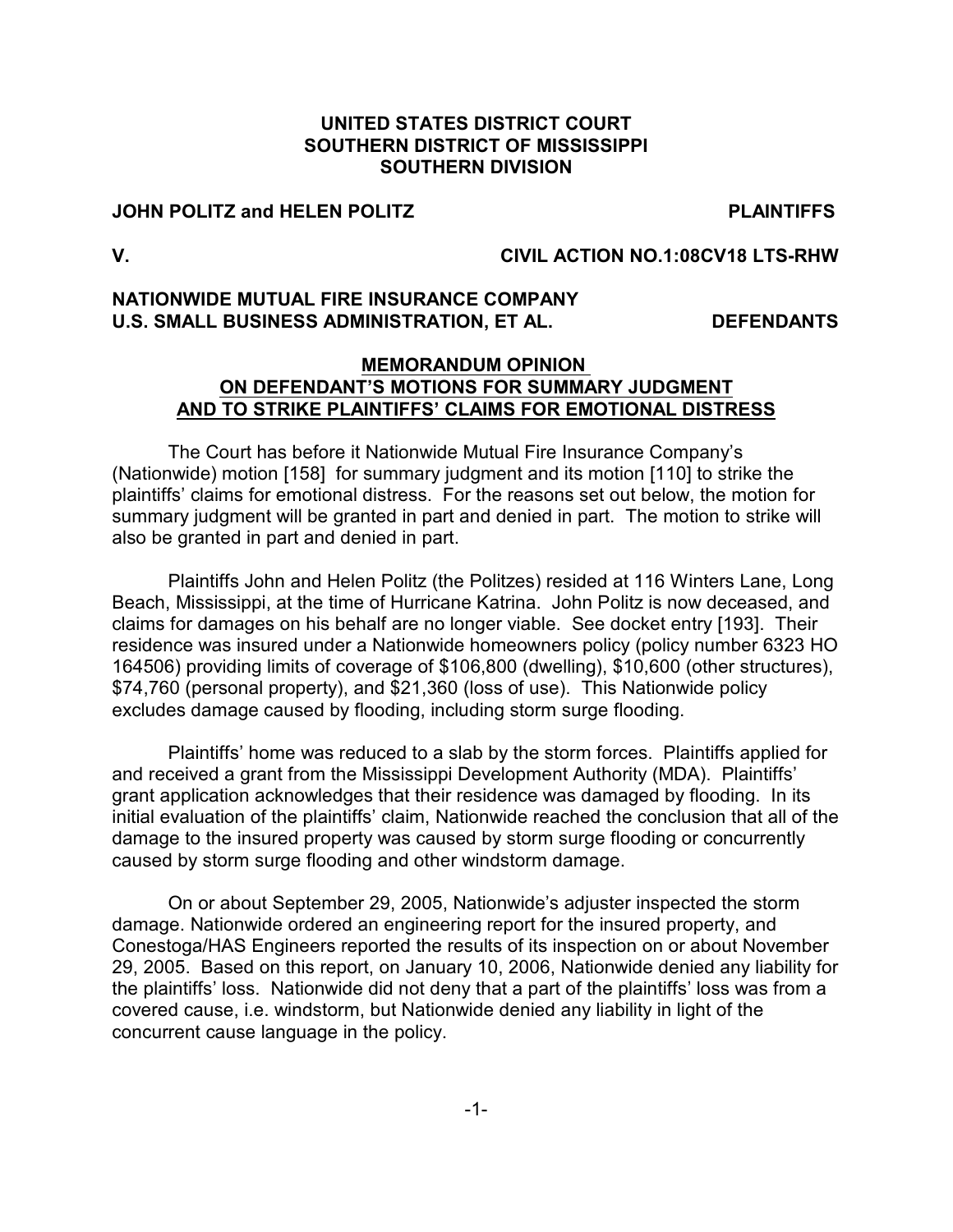In or about May 2006, Nationwide concluded that it owed the plaintiffs \$500 for live tree debris removal and \$500 for loss of refrigerated property. Nationwide applied the deductible under the plaintiffs' policy (\$500) and tendered a check for \$500 to the plaintiffs for these losses. Nationwide tendered, on two occasions, \$3,000 for additional living expenses, but the status of these payments, whether the payments were loans or payments of policy benefits for additional living expenses, is uncertain.

In July 2007, Nationwide reconsidered the merits of the plaintiffs' property damage claim and tendered \$30,339.57 in policy benefits. The plaintiffs first declined this offer, and later reconsidered and accepted this offer. The parties agree that there were no "other structures" at the insured residence, and this portion of the Nationwide coverage is not in dispute. I will grant Nationwide's motion with respect to this coverage.

### **Coverage for the Plaintiffs' Residence: Burden of Proof and Evidence Presently in the Record**

Nationwide asserts that the storm winds and storm surge flooding acted to cause the same damage to the plaintiffs' property (both the real and the personal property insured under the homeowners policy) and, in these circumstances, Nationwide contends that the policy exclusion for damage attributable to concurrent causes renders the plaintiffs' claim invalid as a matter of law. Nationwide also contends that the insured property was not rendered uninhabitable by a covered cause of loss.

The provision Nationwide is relying upon appears in the section of the policy entitled "Property Exclusions." That provision states:

*1. We do not cover loss to any property resulting directly or indirectly from any of the following. Such a loss is excluded even if another peril or event contributed concurrently or in any sequence to cause the loss.* 

Nationwide construes this policy provision very broadly, asserting, in effect, that its policy does not cover damage to any property (real or personal) that was ultimately damaged by storm surge flooding. Nationwide asserts that it makes no difference whether the insured property sustained damage from a covered cause (wind or rain that enters through a breach in the walls, windows, or roof of the insured dwelling) before being further damaged by storm surge flooding.

In *Dickinson v. Nationwide,* 2008 WL 1913957, I addressed Nationwide's argument on this point at considerable length. Suffice to say, it is still my view that Nationwide's concurrent cause language does not exclude any covered damage to the insured property that occurs before the damage done by storm surge flooding.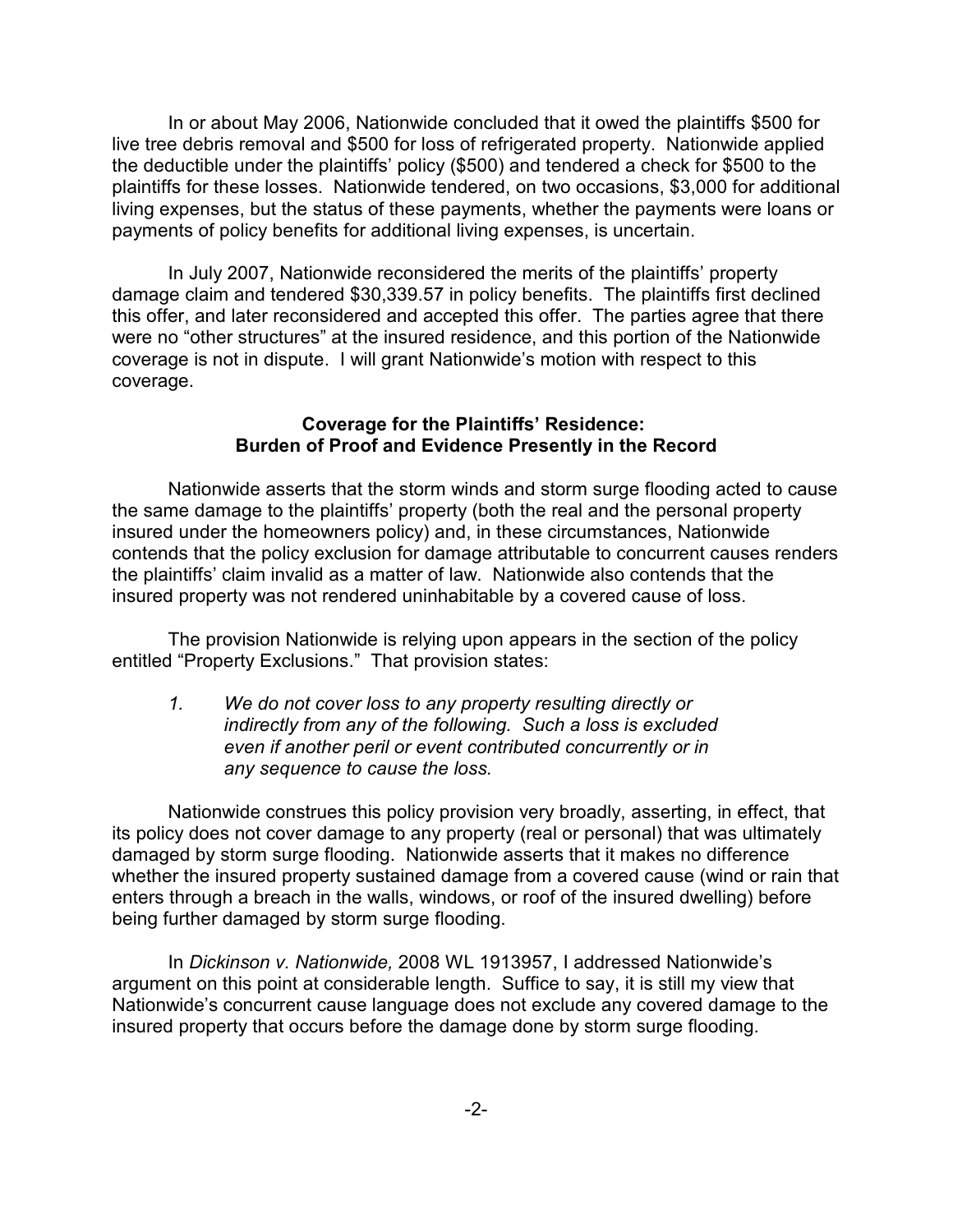Since Nationwide is relying on an exclusion from coverage, i.e. the flood exclusion, Nationwide has the burden of proving the merits of this policy defense. There is testimony in the record that indicates how difficult an undertaking this is in the circumstances of this type of claim, i.e. a claim where only a slab remains after a storm with extremely strong winds and storm surge flood waters. My review of the deposition testimony now in the record, particularly the testimony of Nationwide's representatives, indicates that there is a genuine issue of material fact on the question of what property was damaged by the storm winds versus the damage caused by storm surge flooding. I will therefore deny Nationwide's motion for summary judgment on this point.

# **Proof of Loss of Personal Property and Additional Living Expenses**

Nationwide asserts that the plaintiffs have never filed a proof of loss for their personal property or documentary evidence of the additional living expenses they incurred. On these alternative grounds, Nationwide seeks summary judgment for its personal property coverage and for its additional living expense coverage. The Nationwide policy provides, in the section entitled Property Conditions:

- *3. Your Duties after Loss. In case of loss, you must:*
	- *a) give immediate notice to us or our agent; . . .*
	- *b) protect the property from further damage. . . .*
	- *c) as often as we reasonably require:*
		- *(1) show us the damaged property; and*
		- *(2) provide records and documents we request and permit us to make copies.*
		- *(3) submit to examinations under oath and sign same. . . .*
	- *d) submit to us, within 60 days after we request, your signed, sworn proof of loss which sets forth, to the best of your knowledge and belief:*
		- *(1) the time and cause of loss.*
		- *(2) interest of the insured and all others in the property involved and all liens on the property.*
		- *(3) other insurance that may cover the loss.*
		- *(4) changes in title or occupancy of the property during the term of the policy.*
		- *(5) specifications of any damaged property and detailed estimates for repair of damage.*
		- *(6) a list of damaged personal property showing in detail the quantity, description, actual cash value, and amount of loss. Attach all bills and receipts that support the figures.*
		- *(7) receipts for additional living expenses and records supporting the fair rental value loss. . . .*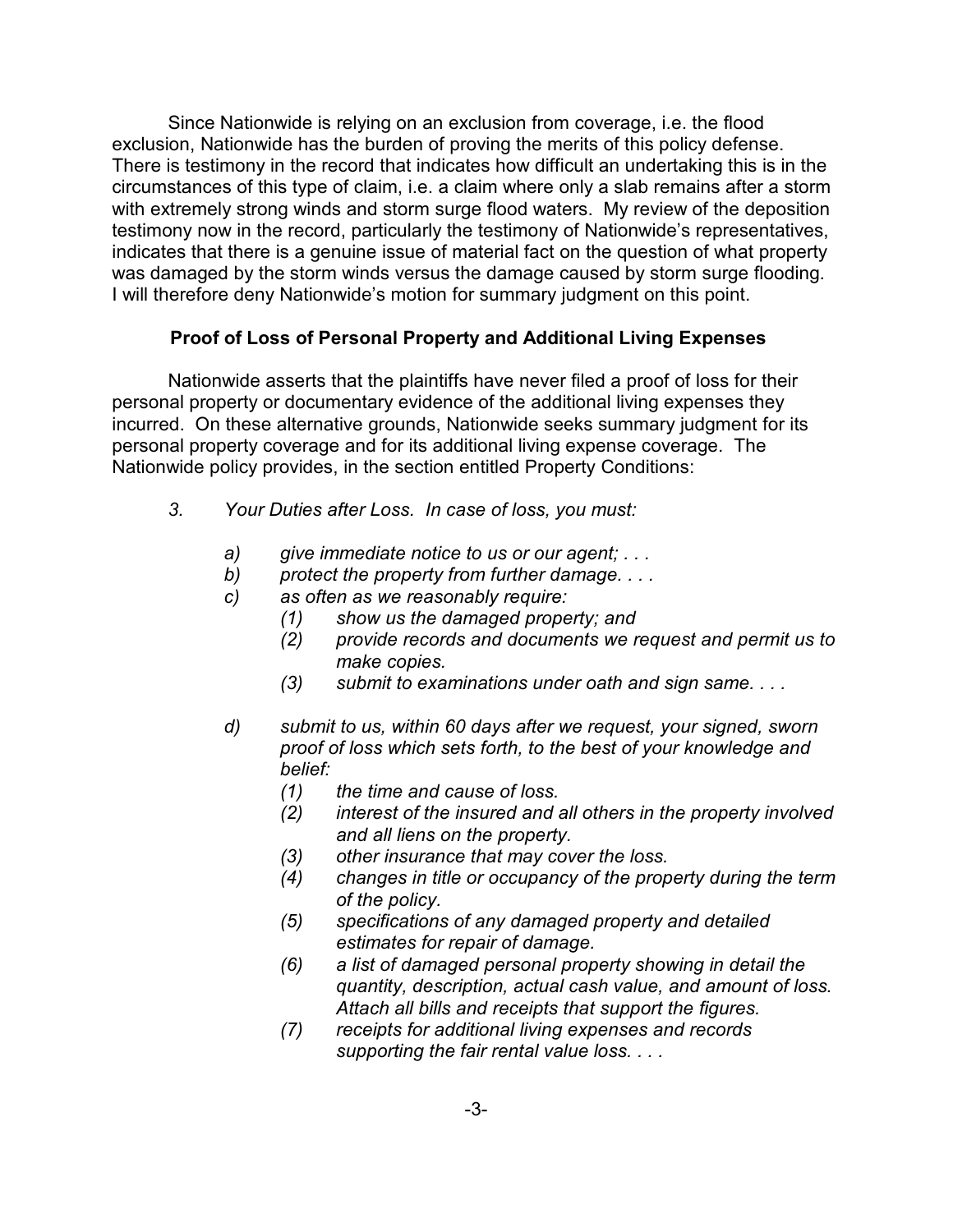Nationwide's motion states, "[R]egarding Cover C, all of Plaintiff's contents would have been destroyed by storm surge even if some of them were first damaged by wind or wind-driven rain. Moreover, despite Nationwide's request for her to do so, Mrs. Politz has failed to provide any itemized list of contents for items which she claims were damaged solely by wind. Nationwide is therefore entitled to summary judgment with respect to Coverage C." (Nationwide motion at page 3)

Except for the Interrogatories propounded during this litigation, I have not seen, among the documents Nationwide submitted in support of this motion, any written request for the itemization of the personal property damaged by the storm. Nor have I seen any separate written request for a sworn proof of loss or for verification of the plaintiffs' additional living expenses. Plaintiffs indicated, in response to Nationwide's interrogatories that a list of damaged personal property would be provided by supplementation, but I have not seen such a supplemental response to Nationwide's interrogatories on this point. In her deposition, Mrs. Politz testified that she made a list of the personal property lost in the storm and estimated its replacement cost to be approximately \$99,000. (Deposition of Helen Politz, Pages 94 - 97) The list she prepared in making this estimate has now been lost. Mrs. Politz also testified that about ten days after the storm she and her husband rented an apartment. Nationwide sent the plaintiffs a check for \$3,000 at or near the time the apartment was rented (Deposition of Helen Politz, Pages 137 -140) and a second check for \$3,000 several weeks later. (Deposition of Helen Politz, Page154 - 161) The plaintiffs lived in this apartment until January 2006, when they moved into a FEMA trailer. (Deposition of Helen Politz, Page 167) Six months later the plaintiffs purchased a new home and moved in. (Deposition of Helen Politz, Pages 176 -177)

Nationwide has now specifically brought the matter of the itemization of the damaged personal property to the Court's attention, and I will require the plaintiffs to provide this itemization, in the form of a sworn proof of loss for personal property. I will also require Mrs. Politz to provide an affidavit of the additional living expenses she incurred and all receipts or other documentation she has for these expenses. This itemization and documentation of additional living expenses must be delivered to Nationwide within 30 days of the date of this order. Having denied the plaintiffs' claim for personal property in its entirety, I do not believe Nationwide will be prejudiced by the delay in receiving the itemization of damaged personal property.

#### **Plaintiffs' Claims for Mental and Emotional Distress**

Nationwide asserts that there is no medical evidence sufficient to support a cause of action for mental or emotional distress experienced by either of the plaintiffs, and Nationwide seeks summary judgment on those claims. Nationwide also seeks, by its motion to strike, the exclusion of any testimony concerning Plaintiff Helen Politz's heart condition and her treatment for depression. During the discovery period, Mrs. Politz did not timely disclose her medical records concerning her treatment for depression or for her heart condition.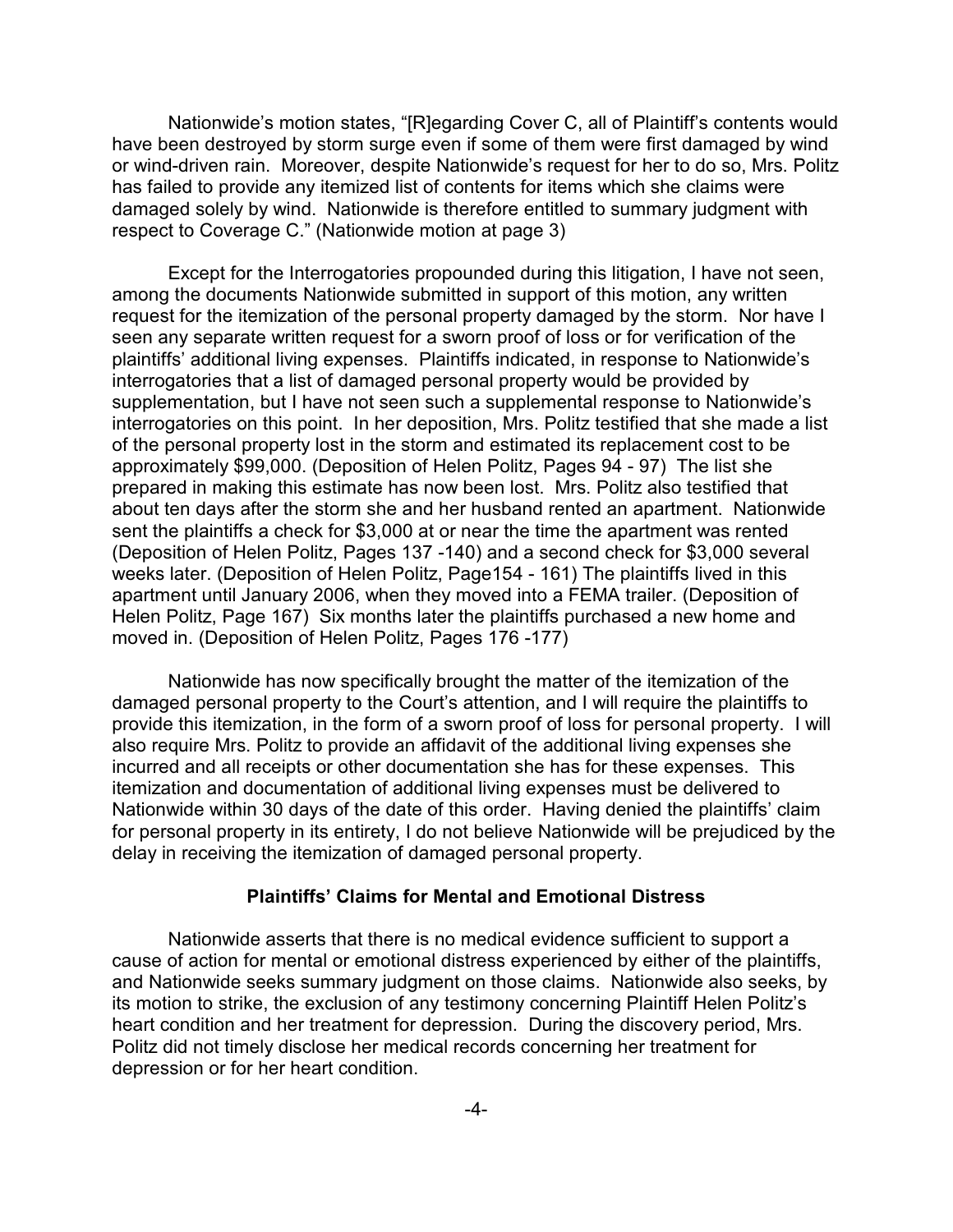Dr. Mark Babo, one of Mr. Politz's treating physicians, did not have the opinion that Nationwide's partial denial of Mr. Politz's insurance claim caused Mr. Politz's hypertension (Deposition of Dr. Mark Babo, Page 39, Lines 15 - 22), diabetes (Deposition of Dr. Mark Babo, Page 44, Lines 13 - 24), or his death from osteomyelitis (Deposition of Dr. Mark Babo, Page 20, Lines 8 - 20). Dr. Babo recorded symptoms of anxiety, but did not give Mr. Politz a diagnosis of anxiety. (Deposition of Dr. Babo, Page 65, Line 9 - Page 66, Line 7). Dr. Babo confirmed that Mr. Politz suffered from claustrophobia and that he (Mr. Politz) felt claustrophobic in the FEMA trailer the Plaintiffs lived in after the storm (Deposition of Dr. Babo, Page 50, Line 17 - Page 55, Line 1), but Dr. Babo expressed no opinion concerning the cause of Mr. Politz's claustrophobia which existed before Hurricane Katrina. (Deposition of Dr. Mark Babo, Page 45, Line 5 - Page 47, Line 1) Dr. Babo prescribed Xanax to relieve symptoms of anxiety that may have been related to Mr. Politz's claustrophobia. Dr. Babo saw nothing in Mr. Politz's medical records to indicate that he was ever diagnosed with depression. (Deposition of Dr. Mark Babo, Page 98, Line 6 - Page 99, Line 22) In light of this testimony, I will not permit Mrs. Politz to venture an opinion that Nationwide's actions were the cause of her late husband's hypertension, diabetes, anxiety, claustrophobia, depression, or his death from osteomyelitis.

While Mrs. Politz may, in good faith, have the subjective belief that Nationwide's refusal of her claim for storm damage contributed to her heart condition and to her "depression," I will not permit her to express that belief in the absence of corroborating medical testimony.

In Mississippi cases involving only ordinary negligence and resulting in no bodily injury, damages for mental or emotional distress are allowed if this type of damage is foreseeable. *Adams v. U. S. Homecrafters, Inc.,* 744 So.2d 736 (Miss.1999)*; Universal Life Ins. Co. v. Veasley,* 610 So.2d 290 (Miss.1992)*.* Damages for mental and emotional distress are also recoverable where there has been reckless, grossly negligent, or deliberate misconduct. Because this action encompasses both claims for negligence and for bad faith, I will decline Nationwide's invitation to grant summary judgment on this issue at this time. Any discussion of mental or emotional distress will be excluded from evidence during the first phase of this trial when the issue of contract damages alone will be decided.

#### **Plaintiffs' Claims for Negligence and for Punitive Damages**

Finally, Nationwide asserts that its actions in adjusting this claim were reasonable in light of all the facts surrounding the loss and in light of the then existing jurisprudence on the concurrent cause language in the policy. Nationwide therefore seeks summary judgment on the plaintiffs' claims for negligence and for punitive damages.

While Nationwide has submitted a great deal of evidence to support its contention that the adjustment of Plaintiffs' claim met the standard of reasonable care